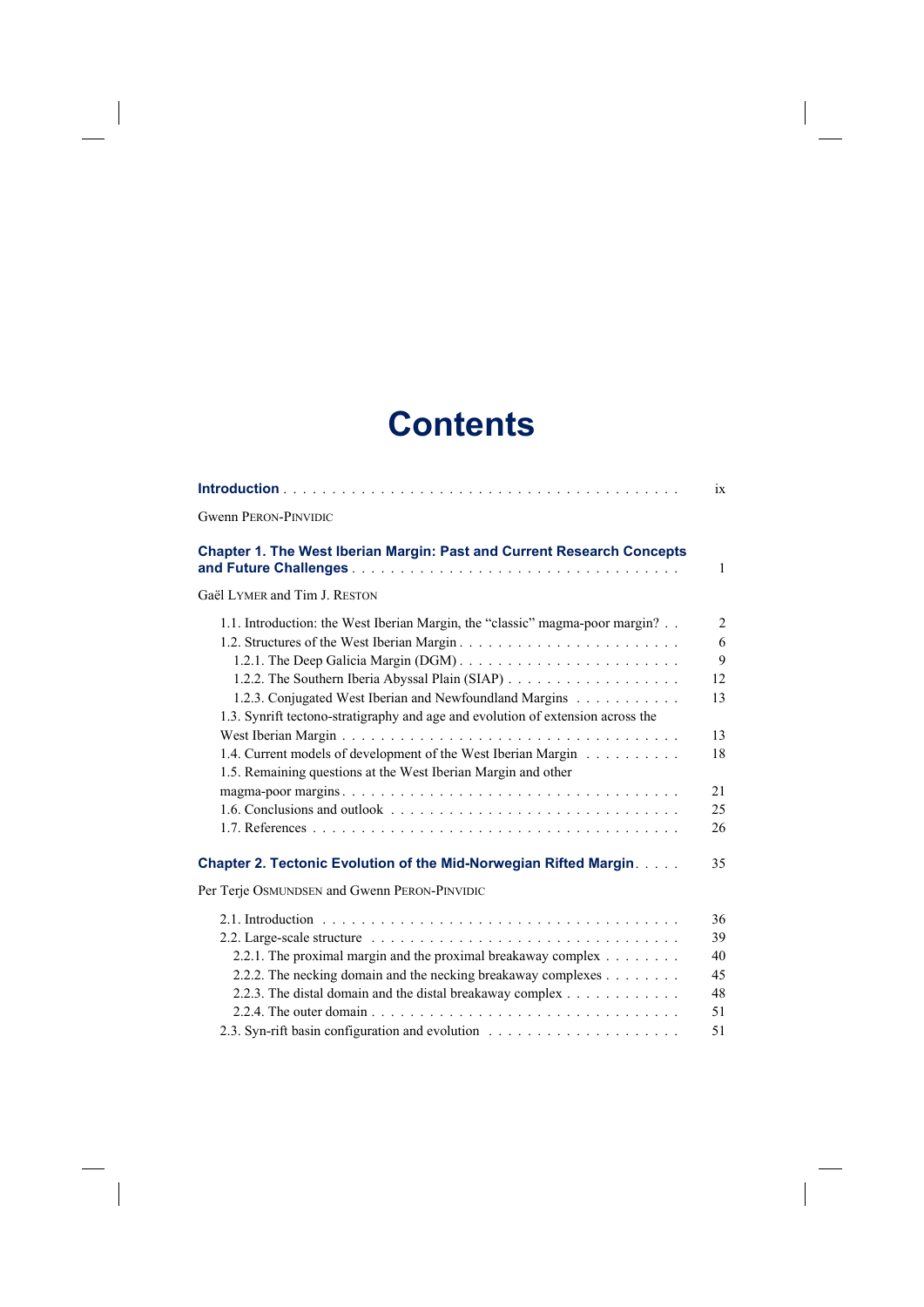$\overline{\phantom{a}}$ 

 $\begin{array}{c} \hline \end{array}$ 

|                                                                                  | 57  |
|----------------------------------------------------------------------------------|-----|
|                                                                                  | 58  |
|                                                                                  | 59  |
|                                                                                  | 60  |
|                                                                                  | 60  |
|                                                                                  |     |
| <b>Chapter 3. South and Equatorial Atlantic Margins</b>                          | 69  |
| Daniel ASLANIAN and Maryline MOULIN                                              |     |
|                                                                                  | 69  |
| 3.2. Geodynamics and understanding passive margins genesis.                      | 76  |
| 3.3. Crustal structures in the South Atlantic and equatorial margins             | 79  |
|                                                                                  | 84  |
|                                                                                  | 87  |
|                                                                                  |     |
| <b>Chapter 4. The Continental Margins of the Gulf of Aden</b>                    | 93  |
|                                                                                  |     |
| Sylvie LEROY and Chloé NONN                                                      |     |
|                                                                                  | 93  |
| 4.2. Geological and geodynamic context and heritage.                             | 94  |
| 4.3. Continental rifting timing, initiation and depositional environments        | 96  |
|                                                                                  | 98  |
| 4.5. Ocean-continent transition (OCT) and the birth of an oceanic ridge          | 102 |
|                                                                                  | 103 |
|                                                                                  | 104 |
|                                                                                  |     |
| Chapter 5. The South China Sea - Rifting and the Evolution of a                  |     |
|                                                                                  | 107 |
| Manuel PUBELLIER, Sung-Ping CHANG and Matthias DELESCLUSE                        |     |
|                                                                                  | 108 |
|                                                                                  | 109 |
| 5.3. Propagators and implications on the rifting and the timing of breakup       | 113 |
|                                                                                  |     |
| 5.3.1. Extreme thinning and detachment faulting away from narrow ocean-continent |     |
| transition zones: far field and deep processes versus structural inheritance.    | 115 |
| 5.4. A wide rift with boudinage crust resulting from contrasted                  |     |
|                                                                                  | 116 |
|                                                                                  | 116 |
|                                                                                  | 118 |
| 5.5. Impact of the subduction and collision of the neighboring basin             | 118 |
| 5.6. Post rifting evolution; uplift of margins and delayed subsidence            |     |
|                                                                                  | 121 |

 $\overline{\phantom{a}}$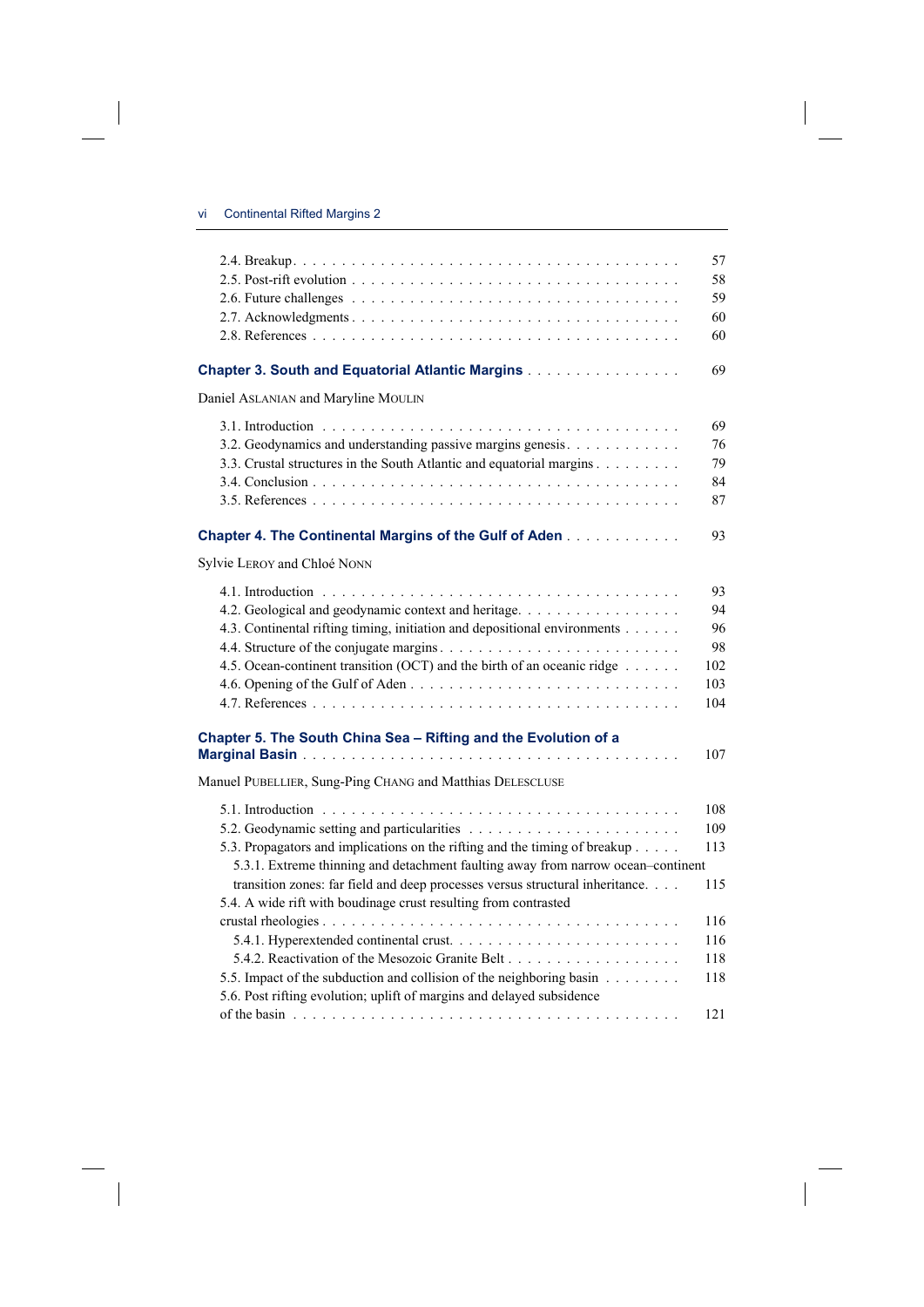|                                                                                                                                              | 122        |
|----------------------------------------------------------------------------------------------------------------------------------------------|------------|
|                                                                                                                                              | 123        |
|                                                                                                                                              | 124        |
|                                                                                                                                              |            |
|                                                                                                                                              | 133        |
| Carmen GAINA                                                                                                                                 |            |
|                                                                                                                                              | 133        |
|                                                                                                                                              | 134        |
|                                                                                                                                              | 134        |
|                                                                                                                                              | 138        |
|                                                                                                                                              | 141        |
|                                                                                                                                              | 145        |
|                                                                                                                                              | 149        |
| Gianreto MANATSCHAL and Pauline CHENIN                                                                                                       |            |
|                                                                                                                                              |            |
|                                                                                                                                              | 149        |
|                                                                                                                                              | 149        |
|                                                                                                                                              | 150        |
|                                                                                                                                              | 154        |
| 7.2. From dispersed outcrops to the 2D architecture of the                                                                                   |            |
|                                                                                                                                              | 157        |
|                                                                                                                                              | 157        |
| 7.2.2. Building a spatial and temporal template for the Alpine Tethys rifting                                                                | 160        |
|                                                                                                                                              | 164        |
|                                                                                                                                              | 165        |
| 7.4. Continuous deformation vs. succession of distinct deformation phases.<br>7.5. Three-dimensional aspect of the Alpine Tethys rift system | 168<br>169 |
| 7.6. The Alpine Tethys remnants in the Alps: a laboratory to investigate and                                                                 |            |
|                                                                                                                                              | 171        |
| 7.6.1. The role of rift-inheritance in building collisional orogens                                                                          | 171        |
|                                                                                                                                              | 172        |
|                                                                                                                                              | 172        |
|                                                                                                                                              | 173        |
|                                                                                                                                              |            |
| Chapter 8. A Fossil Magma-rich Rifted Margin in the Scandinavian                                                                             |            |
|                                                                                                                                              | 185        |
| Johannes JAKOB, Hans Jørgen KJØLL and Torgeir Bjørge ANDERSEN                                                                                |            |
|                                                                                                                                              | 186        |
| 8.2. Opening of the Iapetus Ocean and formation of the                                                                                       |            |
|                                                                                                                                              | 187        |